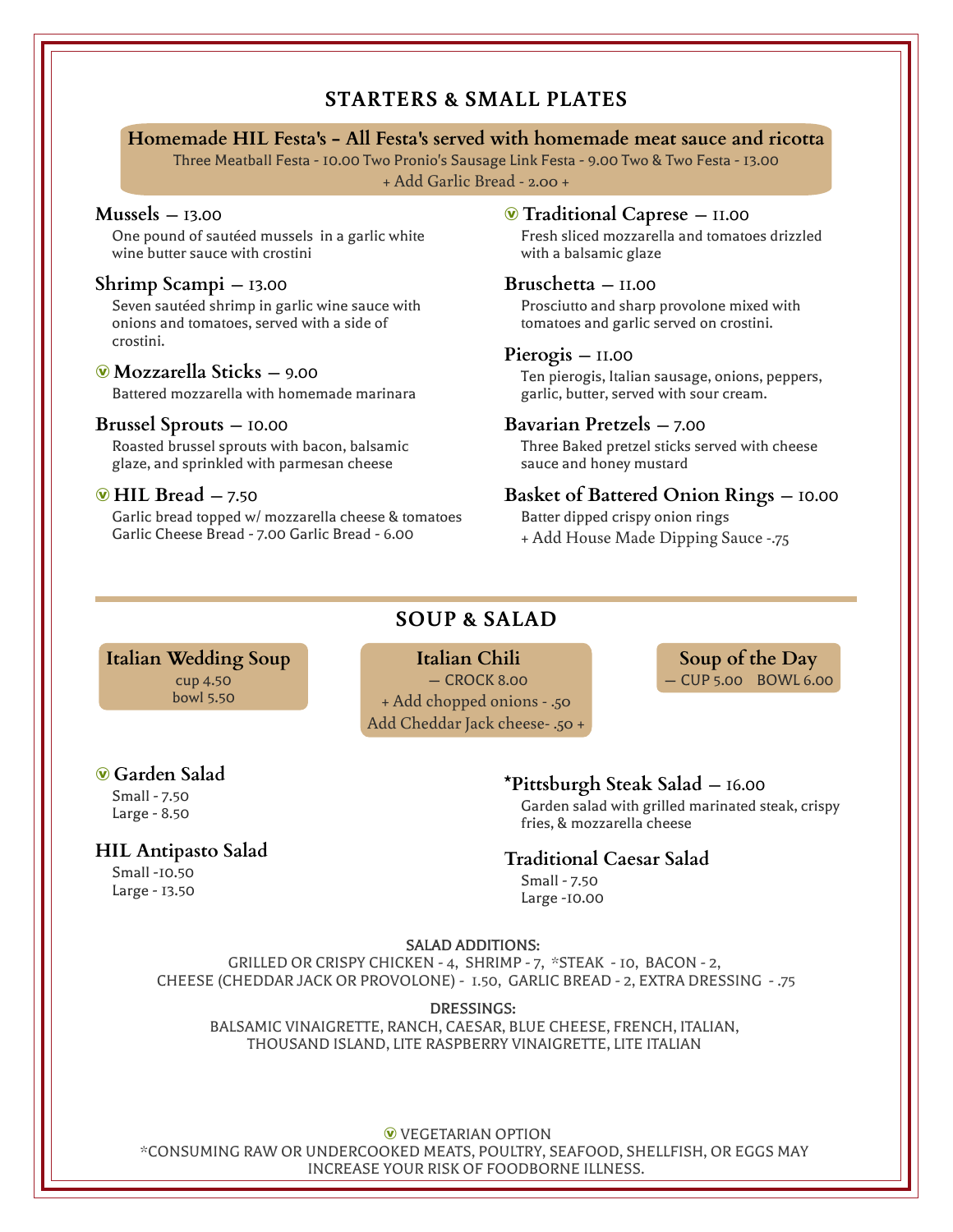# **HIL TRADITIONS**

SERVED WITH SIDE SALAD OR ITALIAN WEDDING SOUP. BREAD & BUTTER UPON REQUEST. ADD MEATBALL - 2.25, PRONIO'S SAUSAGE LINK - 2.50, GRILLED CHICKEN - 4, SHRIMP - 7, \*STEAK - 10, GARLIC BREAD - 2

| Pasta dishes served with choice of sauce: meat, marinara, primavera, or alfredo (add 1.50)                                                                           |                |             |
|----------------------------------------------------------------------------------------------------------------------------------------------------------------------|----------------|-------------|
| <b>O</b> Bowl of Pasta                                                                                                                                               |                |             |
| Choose from spaghetti, fettuccine, angel hair, or rigatoni                                                                                                           |                | $-10.00$    |
| <b>Cheese Ravioli</b>                                                                                                                                                |                | $-13.00$    |
| LOCAL Sausage & Peppers<br>Pronio's mild Italian sausage, onions, and peppers, tossed with pasta                                                                     |                | $-16.00$    |
| <b>Cons</b> Gluten Free Penne<br>Flourless pasta made with rice and corn                                                                                             |                | $-13.00$    |
| Wlarsala, Piccata, and Parmigiana dishes prepared to order with choice of pasta                                                                                      |                |             |
| Marsala                                                                                                                                                              | <b>CHICKEN</b> | <b>VEAL</b> |
| Lightly floured and pan seared with a classic marsala & mushroom sauce                                                                                               | $-19.50$ 24.00 |             |
| Piccata<br>Lightly floured and pan seared with white wine & lemon caper sauce                                                                                        | $-19.50$       | 24.00       |
| Parmigiana<br>Hand-breaded, crispy with marinara and provolone                                                                                                       | $-18.00$ 23.00 |             |
| <b>ENTRÉES</b>                                                                                                                                                       |                |             |
| SERVED WITH TWO SIDES. BREAD & BUTTER UPON REQUEST.                                                                                                                  |                |             |
| Scallops and Shrimp<br>Served with choice of pasta in a light cream or scampi sauce and also a choice of soup or salad                                               |                | $-25.00$    |
| *Seared Salmon<br>8 oz filet of Fresh Canadian Salmon served with two sides                                                                                          |                | $-2I.00$    |
| N.Y. Strip<br>12 oz house cut N.Y. Strip steak served with two sides                                                                                                 |                | $-24.00$    |
| Italian Chicken<br>8 oz Italian marinated grilled chicken breast served with two sides                                                                               |                | $-14.00$    |
| <sup>®</sup> Eggplant Parmigiana<br>Fresh eggplant hand-breaded, topped with marinara and provolone, served over your choice of pasta, along<br>with soup or a salad |                | $-14.00$    |
| <b>SIDE DISHES:</b>                                                                                                                                                  |                |             |
| FRIES, BAKED POTATO, MASHED POTATOES, SAUTÉED MUSHROOMS OR ONIONS,<br>SIDE OF PASTA, APPLESAUCE, COLESLAW, VEGETABLE OF THE DAY, ONION RINGS (ADD \$3)               |                |             |
|                                                                                                                                                                      |                |             |

**W** VEGETARIAN OPTION \*CONSUMING RAW OR UNDERCOOKED MEATS, POULTRY, SEAFOOD, SHELLFISH, OR EGGS MAY INCREASE YOUR RISK OF FOODBORNE ILLNESS.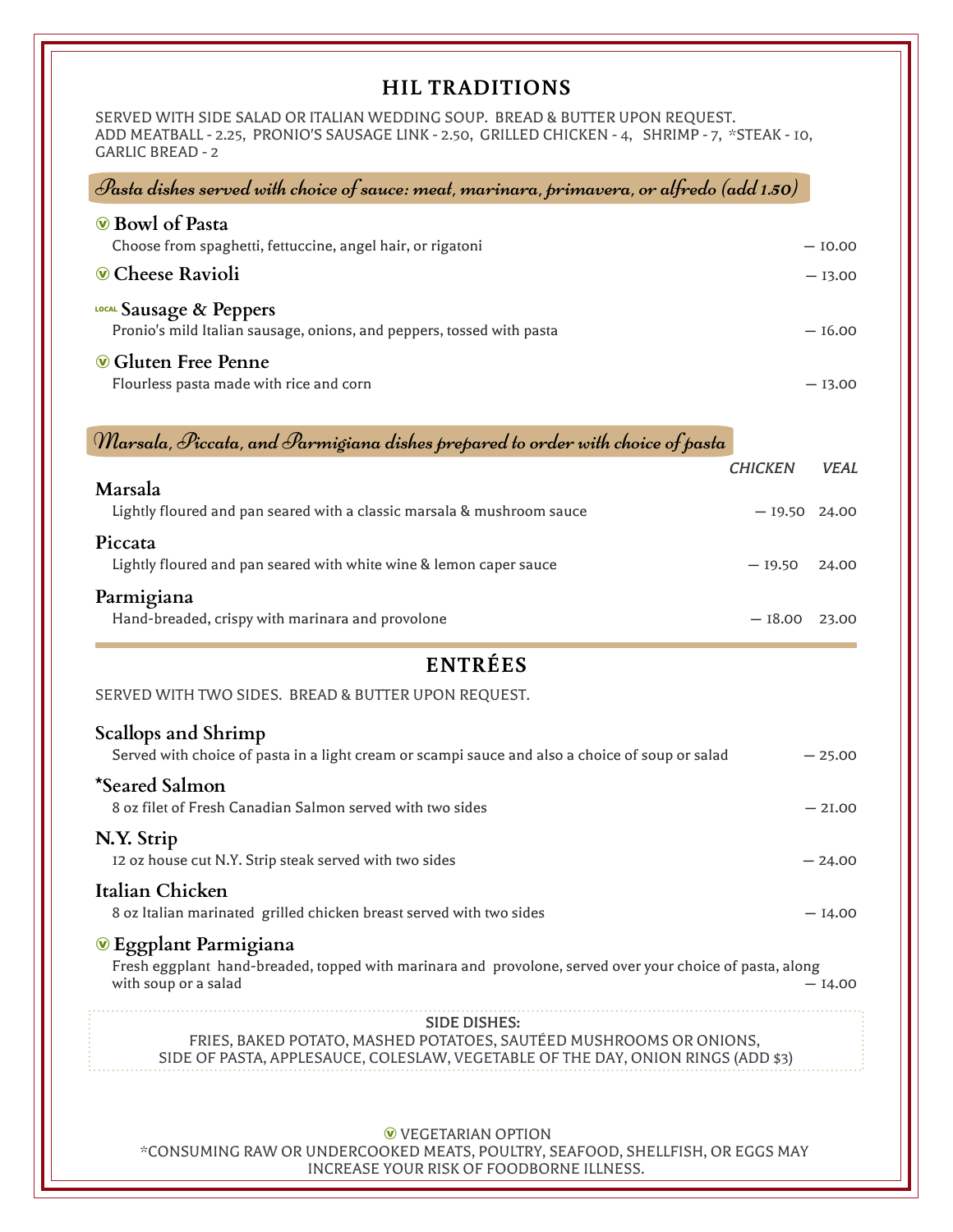# **SANDWICHES, WRAPS, AND HOAGIES**

Served with chips and a pickle

+ Fries - 2, Onion Rings - 3, Bacon - 2, American, Cheddar Jack or Provolone - 1.50, Fresh Mozzarella - 2.25, Sautéed Mushrooms or Onions - 2.50, Make any sandwich into a wrap - 1.50 +

#### j **HIL Cheesesteak** — 13.00

Steak or chicken with fried onions, peppers, marinara, and provolone on a Liscio's hoagie roll + **Philly style** - meat, fried onions, and Whiz +

#### **Italian Hoagie w/ Chips** — 11.00 **Classic Hamburger** — 11.00

# (LTO) w/ Chips & Pickle **Italian Panino** — 11.00

Ham, Salami, Capicola, Provolone, lettuce, tomato, onion, oil & vinegar. Served with chips & a pickle

#### **Meatball Hoagie** — 12.00

Homemade meatballs topped with meat sauce

# dressing 7**Sausage & Peppers Hoagie** — 12.00

Pronio's mild Italian sausage, sautéed peppers, and onions with marinara

# tomato **Chicken Parm Hoagie** — 10.00

Italian breaded deep fried chicken, marinara and mozarella, served on a hoagie roll.

#### **Chicken Bacon Ranch Wrap** — 11.00 Chicken tenders, bacon, cheddar jack, lettuce, tomato, and ranch

#### **Grilled Chicken Caesar Wrap** — 11.00

Chicken breast, romaine, shaved parmesan, & Caesar

#### **Buffalo Chicken Wrap** — 11.00

Chicken tenders with hot sauce, ranch, lettuce, &

## **WINGS & BASKETS**

+ Sauces: Hot, Mild, Garlic Parmesan, BBQ, Creamy Cajun, Gold

+ Dry Rubs: Parmesan, Garlic & Herb, Old Bay, Cajun - .50 Celery, BC, Ranch, and Extra Sauce - .75 each +

**Boneless Wings** — 6 - 5.50 12 - 11.00

**Bone-in Wings** — 6 - 9.00 12-16.00 **Chicken Tenders w/ Fries** — 9.00 **Shrimp Basket w/ Fries** — 10.00

# **STROMBOLI & PIZZA**

#### j **Stromboli** — 17.00

Our delicious homemade house specialty with ham, three cheeses, salami, and mustard wrapped in fresh pizza dough with marinara

#### **Old World** — 13.50

Upside down pizza with provolone on the bottom & sauce on the top

#### **Margherita Pizza** — 13.50

Tomato sauce, fresh mozzarella, and basil

**Cheese Pizza** — 13.50 Traditional pizza with sauce & mozzarella

**Bianca Pizza** — 13.50 Mozzarella cheese, garlic butter, & oregano, no sauce.

+ Make it a Shrimp Scampi Pizza - 20.50

ALL PIZZAS ARE 16-INCH. TOPPINGS ARE 1.50 EACH: PEPPERONI, PRONIO'S SAUSAGE, MUSHROOMS, EXTRA CHEESE, BACON, ONIONS, BLACK OLIVES, ANCHOVIES

# **LUNCH SPECIALS**

**W** VEGETARIAN OPTION \*CONSUMING RAW OR UNDERCOOKED MEATS, POULTRY, SEAFOOD, SHELLFISH, OR EGGS MAY INCREASE YOUR RISK OF FOODBORNE ILLNESS.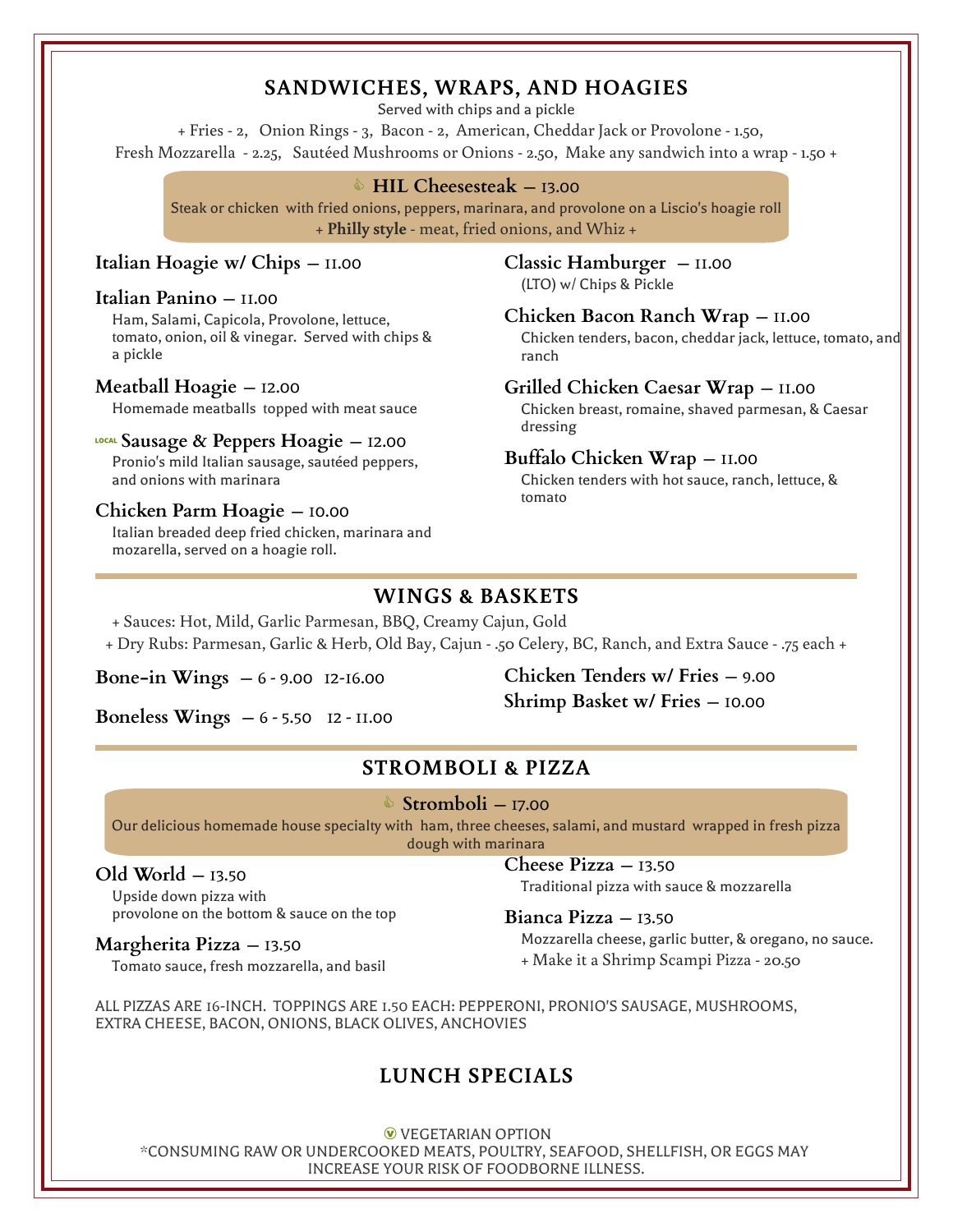#### MONDAY - FRIDAY 12 P.M. - 3 P.M. ALL LUNCH SPECIALS ONLY 7.00

#### **Pasta & Meatball**

Pasta with homemade meatball, topped with meat or marinara sauce

+ Add garlic bread - 2.00

#### **Lunch HIL Cheesesteak**

Steak, sautéed peppers & onions, provolone, & marinara Served with chips & a pickle. Philly style: meat, fried onions and whiz.

#### **Grilled Cheese & Tomato Soup**

Loaded 3-cheese grilled cheese on Texas toast served with homemade tomato basil soup.

#### **Chopped Salad**

Romaine lettuce with chopped tomatoes, red onion, cucumber, bacon, white cheddar tossed in ranch dressing

# **DESSERTS**

#### **Tiramisu** — 6.00

Our traditional mascarpone layered with coffee-soaked lady fingers

#### **Limoncello Cake** — 6.00

Yellow layered cake soaked with Limoncello, lemon mousse, and whipped cream

# **WEEKLY SPECIALS**

#### MONDAY - FRIDAY SPECIALS ARE AVAILABLE AT 4 P.M. SATURDAY AND SUNDAY SPECIALS ARE AVAILABLE ALL DAY.

#### **Monday**

Like Your Momma Used To Make Classic Liver and Onions; Homemade Macaroni And Cheese Topped With Crispy Bacon

#### **Wednesday**

Grilled Tender Pork Chops - one or two; Homemade Tasty Meatloaf

#### **Thursday**

Homemade Lasagna Layered With HIL'S Homemade Marinara Sauce and Ricotta, Mozarella, and Parmesan Cheeses; Fall Off The Bone Baby Back Pork Ribs ½ Rack or Full Rack

#### **Friday**

Slow Roasted Juicy Prime Rib- (Current Market Price); Handmade Tempura Battered Fish (Cod) and Chips

#### **Saturday**

Philly Pork Sandwich Stuffed With Slow Roasted Pork, Sharp Provolone Cheese, and Broccoli Rabe Served On a Liscio's Roll- whole or half; Handmade Crab Cakes, one or two

#### **Sunday**

Soft or Hard Shell Beef or Chicken Tacos (3); Pizza with 2 Toppings

**W** VEGETARIAN OPTION \*CONSUMING RAW OR UNDERCOOKED MEATS, POULTRY, SEAFOOD, SHELLFISH, OR EGGS MAY INCREASE YOUR RISK OF FOODBORNE ILLNESS.

#### **Reese's Peanut Butter Pie** — 6.00

Dark chocolate and peanut butter mousse on a graham cracker crust